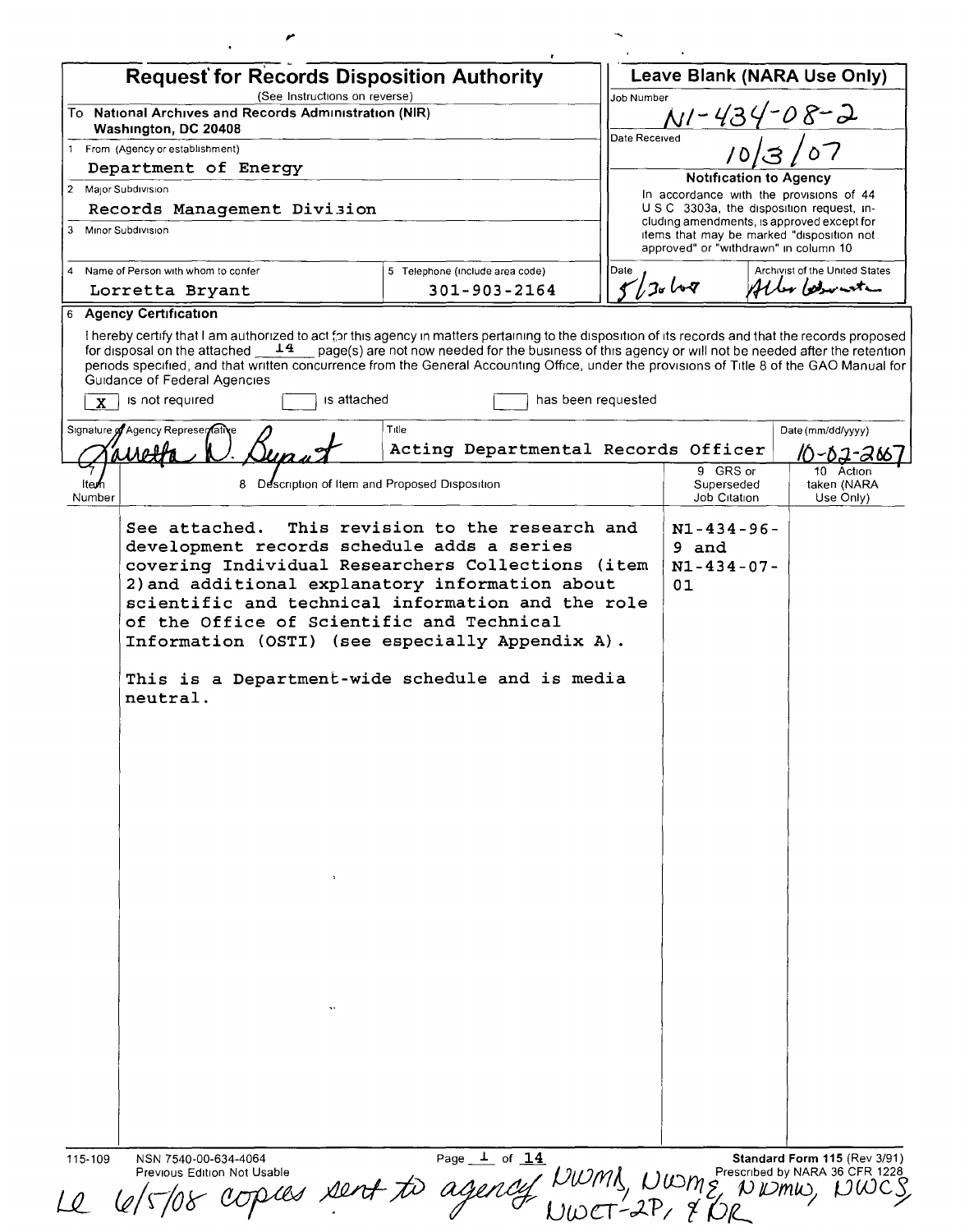## **DEPARTMENT OF ENERGY RESEARCH AND DEVELOPMENT RECORDS SCHEDULE Nl-434-96-9 and Nl-434-07-01 Final Revision September 2007**

Scope. This schedule encompasses research and development (R&D) records generated within the Department of Energy (DOE) complex, which consists of all DOE offices and its contractor organizations, such as the National Laboratories. It applies to all applicable records regardless of media or format, including paper, audio and visual, and electronic records. Excluded from this schedule are R&D records pertaining to (a) nuclear weapons, which are covered by DOE Nuclear Weapons Schedule (NI-434-96-5 and NI-434-98- 27), and (b) Work for Others, Cooperative Research and Development Agreements (CRADA), and cost sharing agreements, which are covered by DOE Schedule NI-434- 95-5 and NI-434-01-4.

R&D records consist of information generated by scientific and technical activities and collaborations that result in new or modified concepts, techniques, equipment, and materials. Scientific and technical activities may include:

- 1. administering technical projects.
- 2. establishing research priorities.
- 3. developing theories and models.
- 4. planning and designing experiments.
- 5. conducting experiments.
- 6. compiling, reviewing, and disseminating technical reports, conference papers, technical presentations, and articles for publication (also referred to as "scientific and technical information" or STI).\*

R&D records accumulate at various organizational levels:

- I. divisions that establish program direction,
- 2. research groups that generate projects,
- 3. facilities that conduct testing and experimentation, and
- 4. individual researchers.

Through an evaluation of the record series, organizations can accurately assess the lasting scientific and research value of these records. The records series may document (a) program direction, review, appraisal or analysis; (b) the research activity's overall organization, functions, procedures, and operations; (c) the research activity's results and conclusions that may have value for future researchers, and (d) the professional careers of individual researchers.

In this context, "disseminating" means making available for external use, beyond the originating site (laboratory or facility) STI does not mclude internal work group presentanons or reports.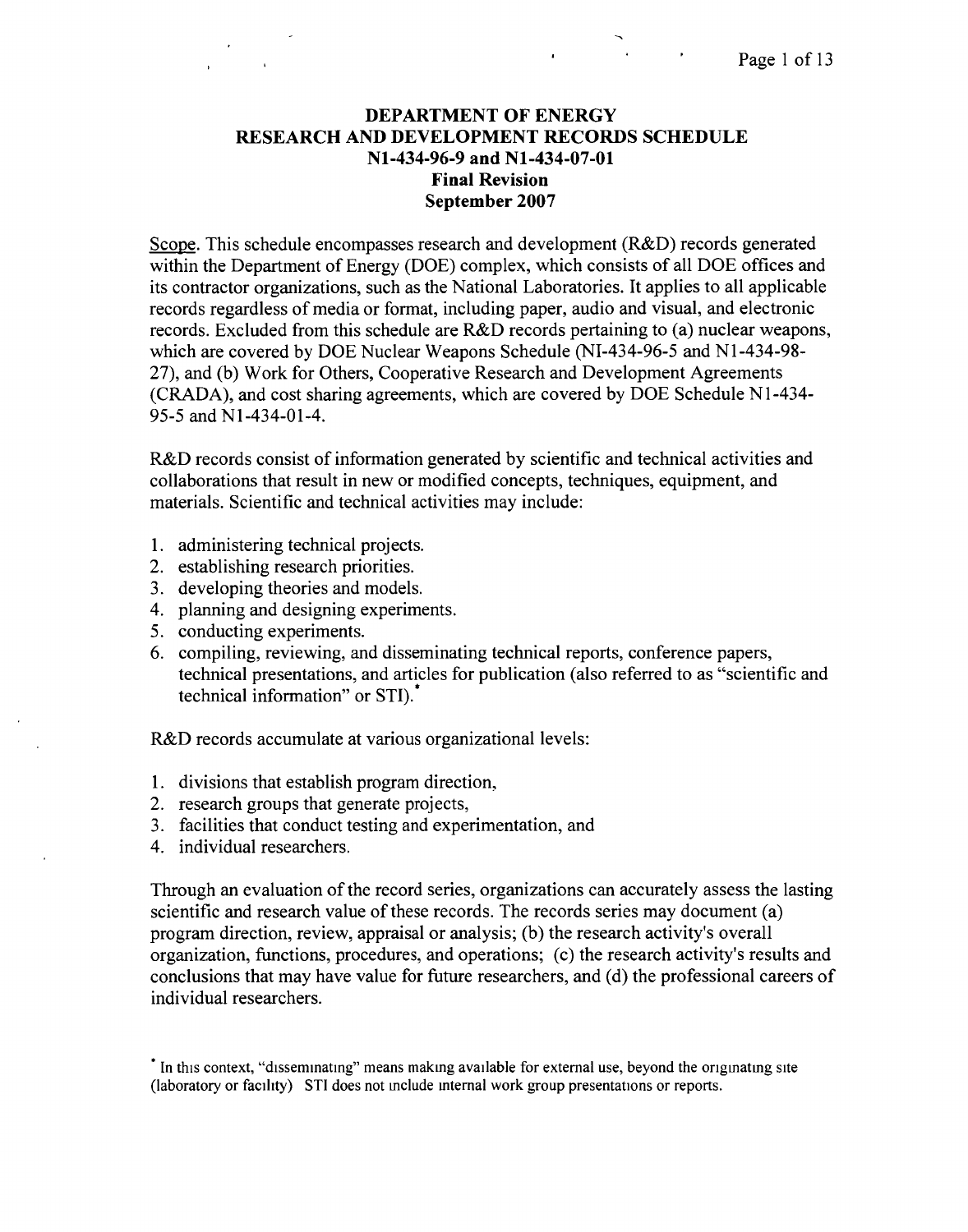Review Philosophy and Disposition Determinations. This schedule provides tools and guidelines to successfully complete the review of R&D records and to establish levels for disposition. The records in this schedule shall be reviewed at project closure or file cutoff to determine the appropriate disposition. The determination of the disposition level should be made by records management staff in consultation with project scientists and engineers.

 $\mathbf{a}$  , and  $\mathbf{a}$  , and  $\mathbf{a}$  , and  $\mathbf{a}$  , and  $\mathbf{a}$ 

A R&D Checklist should be the starting point for the evaluation (see the Research  $\&$ Development Evaluation Checklist below). Ideally, the evaluation process would begin with an assessment of records written by the principal investigator(s) during or shortly after the close of a project. This provides a basis for a subsequent evaluation of the project.

All R&D records must be evaluated and assigned one of the following three levels, unless otherwise indicated in the schedule. Records retired under this schedule will not be accepted by a Federal records center without an appropriate disposition level designation. The three levels and their associated dispositions are:

Level I: Projects that received national or international awards of distinction; active participation of nationally or internationally prominent investigators; research, which resulted in a significant improvement in public health, safety, or other vital national interests; scientific endeavors that were the subject of widespread national or international media attention and/or extensive congressional, DOE or other Government agency investigation; show the development of new and nationally or internationally significant techniques which are critical for future scientific endeavors or made a significant impact on the development of national or international scientific, political, economic, or social priorities.

Permanent. Cutoff after project/program completion, cancellation or termination or in 5 year blocks. Retire to a Federal Records Center (FRC) within 2 years after termination of project/program. Transfer to the National Archives and Records Administration (NARA) 30 years after termination of project/program. (N1-434- 96-9)

Level II: Research that leads to the development of a "first-of-its-kind" process or product, improved an existing process, product or application, or has implications for future research.

Temporary. Cutoff files after project/program completion, cancellation or termination, or in 5 year blocks. Retire to the FRC within 2 years after termination of project/program. Destroy 25 years after termination of the project/program. (N 1-434-96-9)

Level III: Research projects/programs that do not fall into Level I or II.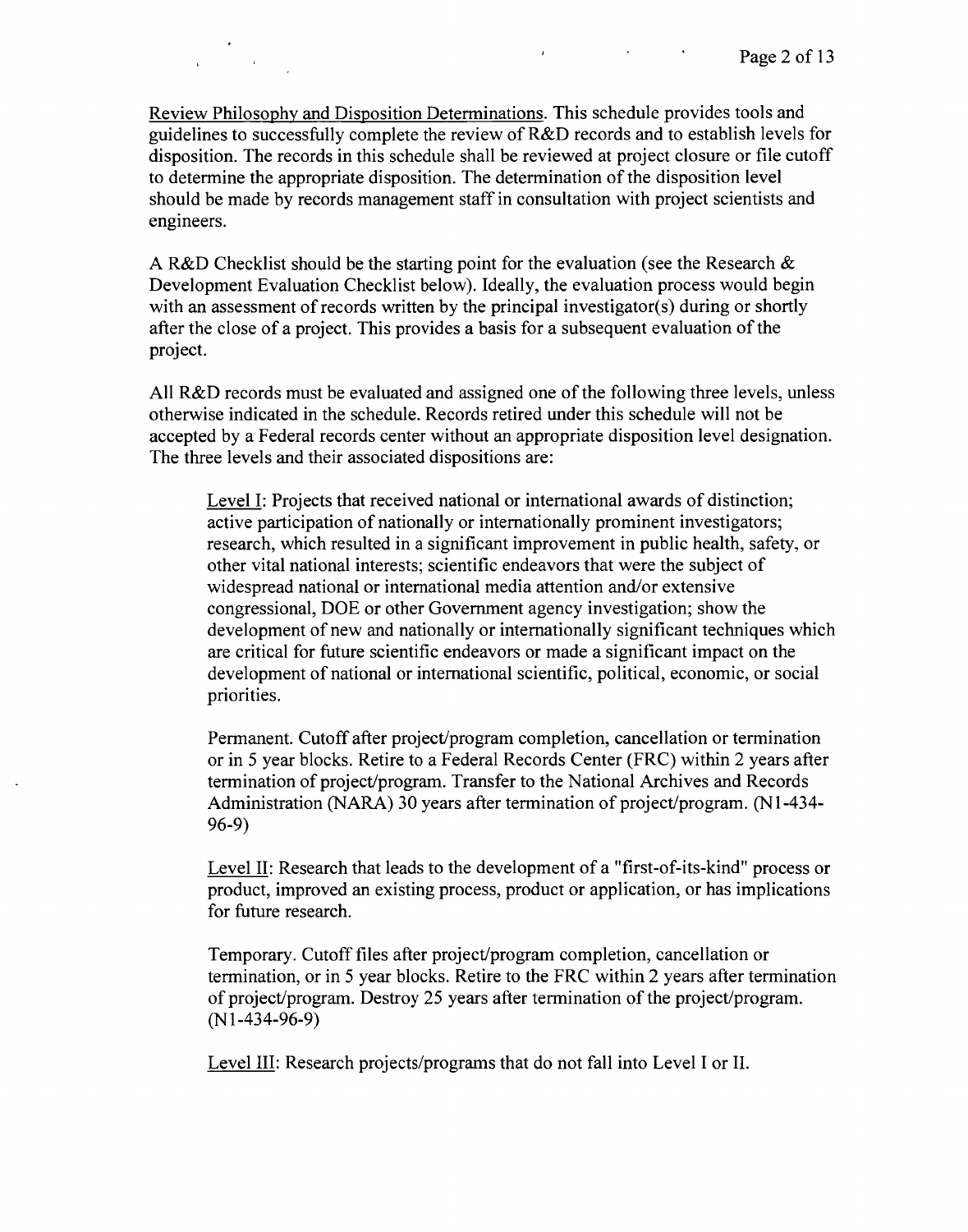Temporary. Cutoff files after project/program completion, cancellation or termination, or in 5 year blocks. Retire to the FRC within 2 years after termination of project/program. Destroy 10 years after termination of project/program. (N 1- 434-96-9)

 $\mathbf{r} = \left\{ \begin{array}{ll} 0 & \text{if} \ \mathbf{r} = \mathbf{r} \ \text{if} \ \mathbf{r} = \mathbf{r} \end{array} \right.$ 

Research & Development Evaluation Checklist. The following list is for guidance only. Individual sites are encouraged to develop an evaluation form for R&D records consisting of these elements or appropriate variations.

(1) Full name of office or unit creating the records.

 $\sim$   $\sim$ 

- (2) Official name of the project, project number or sub-project identifier, and summarized statement of work.
- (3) Summary of the project and its significance, including significant milestones (start, finish  $\ldots$ )
- $(4)$  Name(s) of principal scientist or engineer(s).
- $(5)$  Names(s) of records management staff.
- (6) Location of principal scientists, engineers and records management staff.
- (7) Funding and/or oversight DOE program.
- (8) Research methodology, procedures, and techniques unique to project.
- (9) If a patent application has been filed.
- (10) Submission of the STI to the DOE Office of Scientific and Technical Information (OST!)
- (11) Whether the records are subject to pending litigation. (Note: No documents should be destroyed if they relate to a complaint or a claim that has been filed or is likely to be filed even if the retention has been reached or exceeded. Approved dispositions may be applied after resolution of the litigation and any subsequent appeals.)
- (12) Types of records (e.g., reports, correspondence, drawings).
- (13) Access restrictions.
- (14) Medium of records (e.g., paper, diskette, microfilm ...)

÷

(15) Location of records.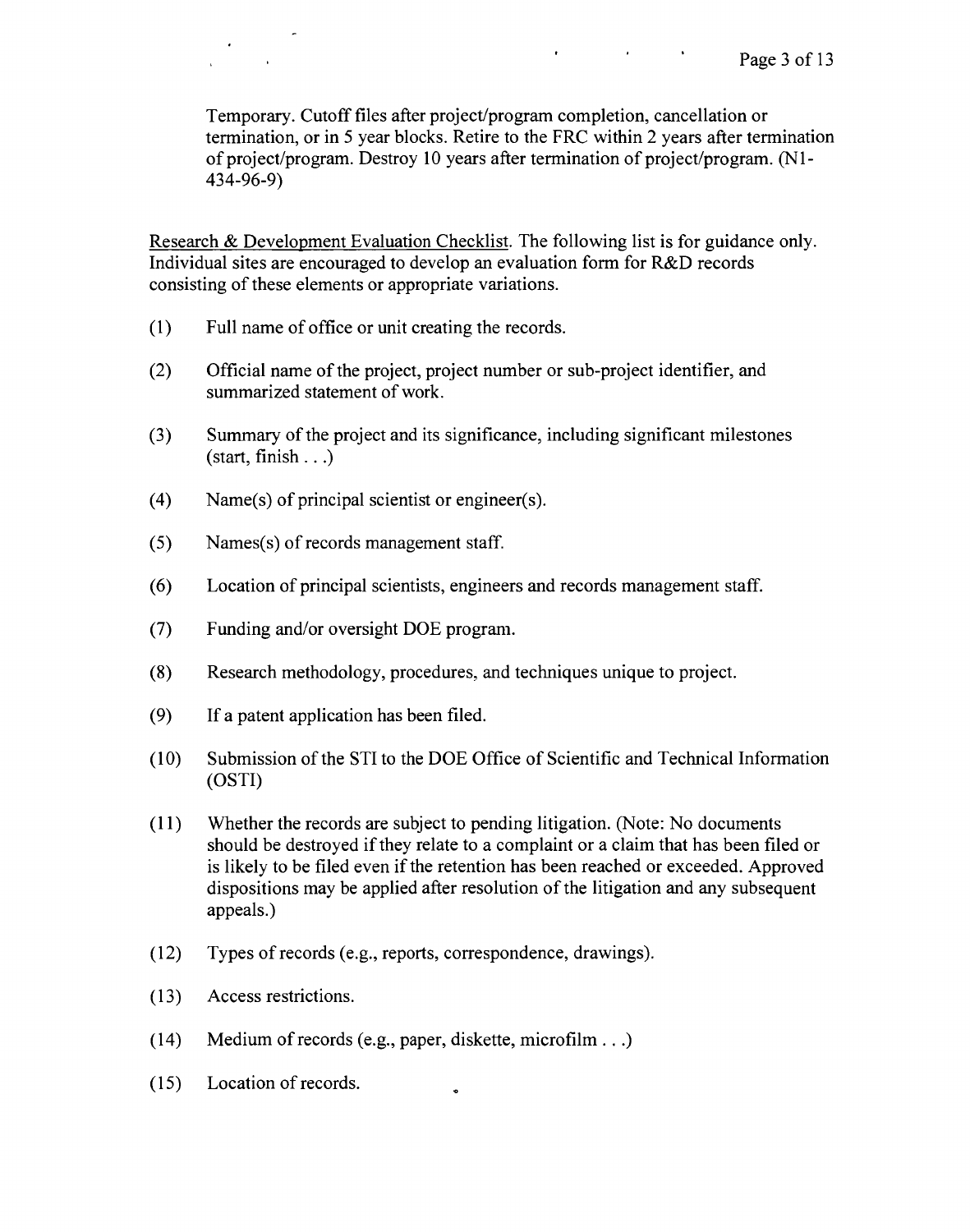- (16) Evaluation of records for future research and historical use.
- (17) Suggested retention (disposition level).

Disposition of Photographic and Other Audiovisual Records. When photographs and other audiovisual records are maintained in collections separate from the research and development records to which they relate, such as in centralized audiovisual collections, photographic offices or public affairs offices, the disposition of the records is governed by Administrative Records Schedule 21, Audiovisual Records.

Pre-Accessioning of Electronic Records. The National Archives and Records Administration (NARA) may accept electronic records associated with permanent research and development records prior to the expiration of the 30-year retention period specified in this schedule. During the 30 year retention period, legal custody (control of access) would remain with DOE. As with all transfers of electronic records to NARA, DOE and NARA will determine the medium and format of the records in accordance with NARA standards.

Research & Development Records Schedules

This schedule covers R&D records and reports for the U.S. Department of Energy's (DOE) complex. Records covered by this schedule are grouped into the following categories: (1) research & development project records, (2) individual researchers' records (3) research & development program planning and management records and (4) medical research records.

下 Research & Development Project Records.

R&D project records may be maintained as: (a) a project case file or (b) individual record series. The project case file approach provides a complete record of a R&D project from start to finish, allowing the reconstruction of relevant procedures and analyses. The second method for organizing and maintaining  $R&D$  project records is by individual record series.

R&D project records are assigned one  $\delta$  the following three levels, unless otherwise indicated in the schedule. The three levels and their associated dispositions are:

Level I. Projects that received national or international awards of distinction;<br>approved active participation of nationally or internationally prominent investigators;<br>research, which resulted in a significant improvement active participation of nationally or internationally prominent investigators; research, which resulted in a significant improvement in public health, safety, or other vital national interests; scientific endeavors that were the subject of widespread national or international media attention and/or extensive congressional, doe or other government agency investigation; show t development of new and nationally or internationally significant techniques which are critical for future scientific endeavors or made a significant impact on the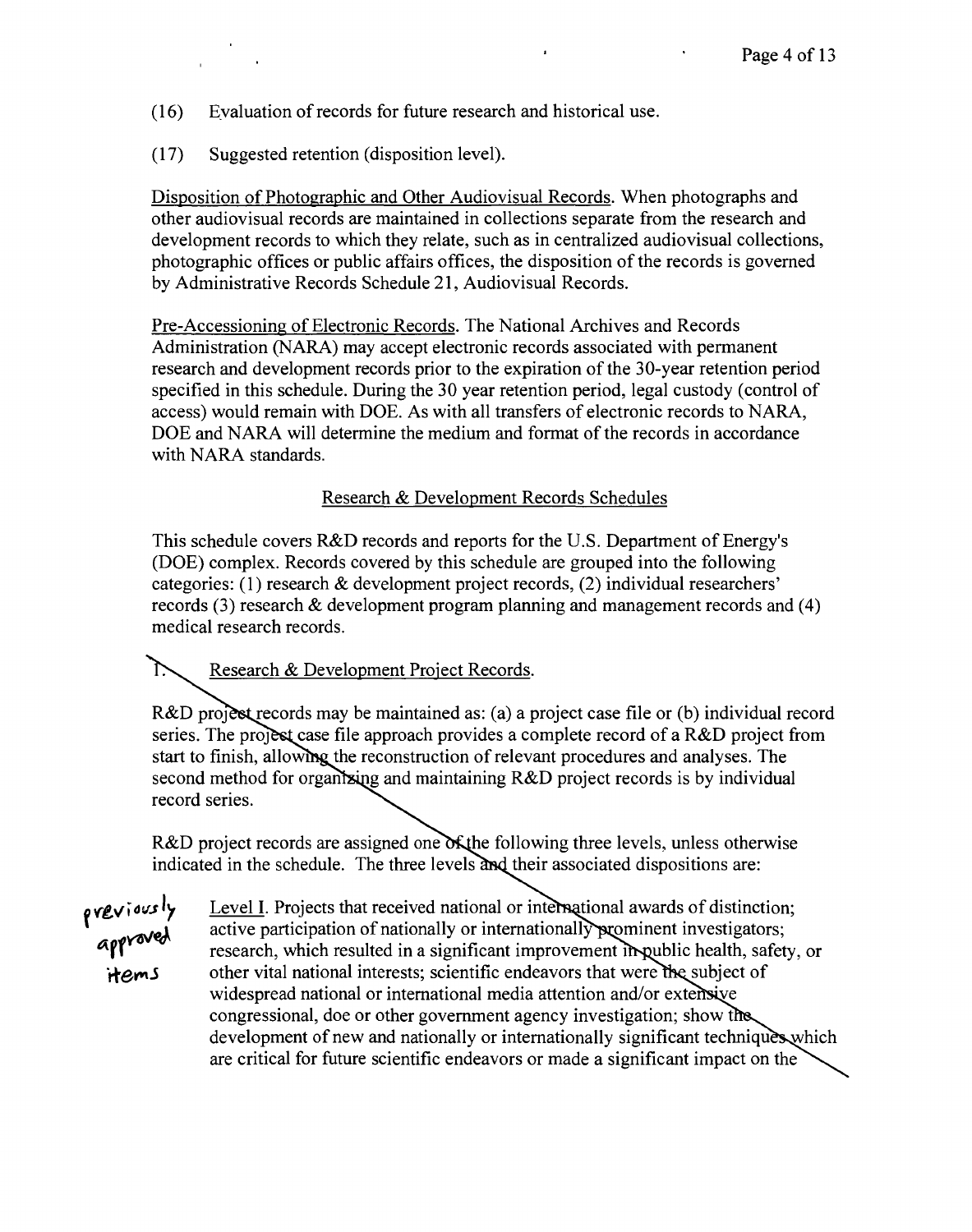development of national or international scientific, political, economic, or social priorities.

Permanent. Cutoff after project/program completion, cancellation or termination or in 5 sear blocks. Retire to a Federal records center (FRC) within 2 years after termination of project/program. Transfer to the National Archives 30 years after termination of project/program.  $(N1-434-96-9)$ 

Level II. Research that leads to the development of a "first-of-its- kind" process or product, improved an existing process, product or application, or has implications for future research

Temporary. Cutoff files after project/program completion, cancellation or termination, or in 5 year blocks. Retire to the FRC within 2 years after termination of project/program. Destroy 25 years after termination of the project/program. (N1-434-96-9)

Level III: Research projects/programs that do not fall into level I or III.

Temporary. Cutoff files after procet/program completion, cancellation or termination, or in 5 year blocks. Retire to the FRC within 2 years after termination of project/program. Destroy 10 years after termination of project/program. (N1-434-96-9)

- A. R&D Project Case Files. A project case file includes all records related to the project and may include but are not limited to the records itemized in B. R&D Records Series below.  $(N1-4)(4-96-9)$ , item 1A)
	- (1) Level I. See selection criteria and disposition instructions in item 1 above.
	- $(2)$  Level II. See selection criteria and displasition instructions in item 1 above.
	- $(3)$  Level III. See selection criteria and disposition instructions in item 1 above.

Refer to Appendix A for information on the disposition  $\delta \xi$ technical reports or other forms of STI to OSTI.

- B. R&D Record Series.
	- $(1)$  Administrative records that include correspondence relating to project justifications, staffing, initiation or execution, projec management plans, and periodic reports.  $(N1-434-96-9,$  item  $\setminus B1)$

previously<br>approved<br>items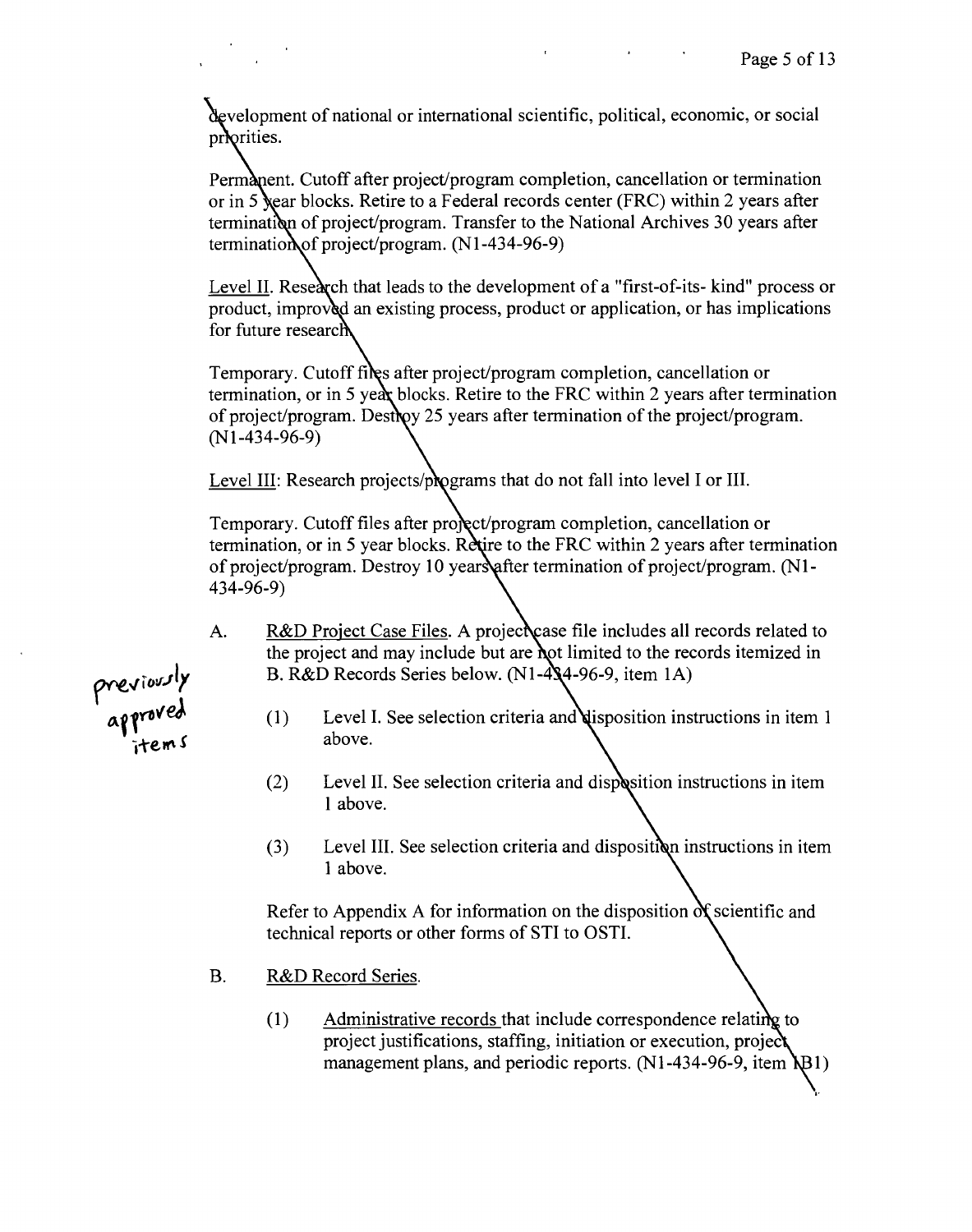(a) Level I. See selection criteria and disposition instructions in item 1 above.

**Contractor** 

- (b) Level II. See selection criteria and disposition instructions in item 1 above.
	- Level III. See selection criteria and disposition instructions in item 1 above.
- (2) Financial documents that include budgets, cost runs, work breakdown structure and travel expenditures.

 $(c)$ 

Cut off files annually. Destroy 10 years after cut off.  $(N1-434-96-$ 9, item  $1\overrightarrow{BQ}$ )

(3) Contractual and procurement documents to include funded proposals, sponsor contracts, subcontracts, contract specifications, statements of work, letters of instruction, related service agreements and accompanying instructions and technical procedures and stud protocols, procurement specifications and purchase orders and any subsequent revisions.

Cut off annually. Destroy  $\sqrt{0}$  years after close of the contract or procurement.  $(N1-434-96-\lambda)$  item 1B3)

- (4) Ouality assurance  $(QA)$  documents including, but not limited to, quality assurance plans and related reports of QA audits, project assessments, nonconformance and corrective action reports, deficiency reports, and certificates  $\alpha$  conformance. (N1-434-96-9, item IB4)
	- Level I. See selection criteria and disposition instructions in (a) item 1above.
	- (b) Level II. See selection criteria and disp in item 1 above.
	- (c) Level III. See selection criteria and dispositi in item 1 above.
- (5) Reports of inventions, disclosures/patents and copyrights

Refer to DOE ADM 14. (N1-434-96-9, item IB5)

(6) Design documentation including experimental set up, schematics, flow charts and logs, test controls and instructions, test records and

previously<br>approved<br>items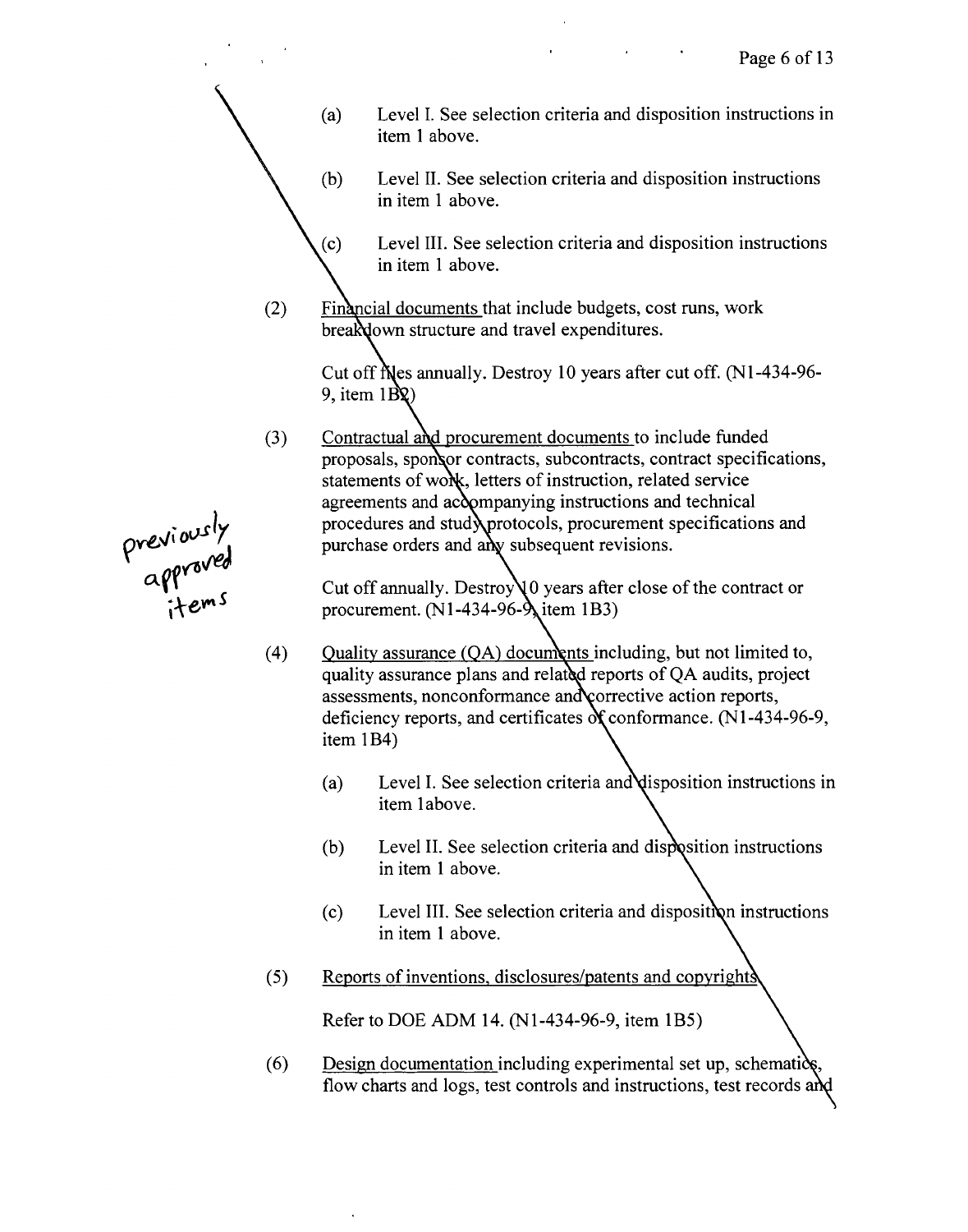certifications, measuring and test equipment control listing, and calibration records. (N1-434-96-9, item IB6)

Level I. See selection criteria and disposition instructions in item 1 above.

- (b) Level II. See selection criteria and disposition instructions  $\frac{1}{2}$  item 1 above.
- (c) Level III. See selection criteria and disposition instructions in item 1 above.
- (7) Basic data sheets and data logs.

Destroy when 5 years old unless specifically designated as deliverables in contractual or procurement documents. If designated as such, apply Level III criteria and disposition instructions.  $(N1-434-9)$ , item 1B7)

 $(8)$  Computer code documentation and software/hardware requirements, including benchmark test/data results. File specifications, record layouts relating to a master file or database authorized for disposal.

> Destroy when superseded or obsolete or upon authorized deletion of the related master file or database, or upon the destruction of the output of the system, if the output is not needed to protect legal rights. (N1-434-96-9, item IB8)

- $(9)$  Technical documents which include: technical papers, significant technical correspondence, engineering plans and drawings, final reports, photographs and negatives related to the project; test schedules, specifications, final approved standards, final research data, statistical analyses, tables, charts, graphs, computer printouts or analyses of scientific or engineering data, and other accumulated records documenting the progress and completion of  $R&D$ projects. Note: Scientific researchers should provide a copy of each final technical report to their laboratory STI review office  $(Nl-$ 434-96-9, item 1B9)
	- (a) Level I. See selection criteria and disposition instructions in item 1 above.
	- (b) Level II. See selection criteria and disposition instructions in item 1 above.

*p-ru'o\J.Jl<sup>y</sup>* approv **;+em**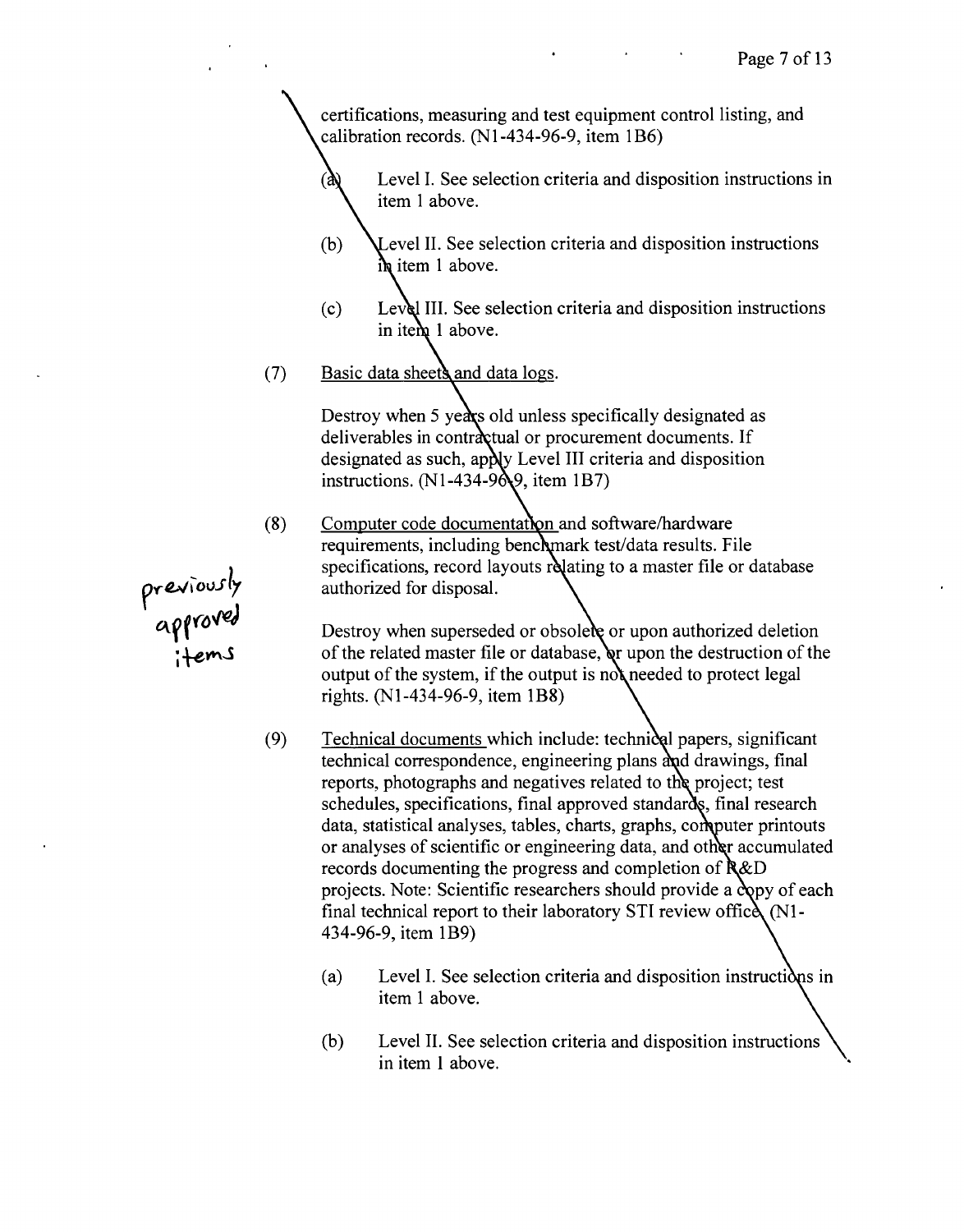|                            |      | (c) | Level III. See selection criteria and disposition instructions<br>in item 1 above.                                                                                                                                                                                                                                                           |
|----------------------------|------|-----|----------------------------------------------------------------------------------------------------------------------------------------------------------------------------------------------------------------------------------------------------------------------------------------------------------------------------------------------|
|                            |      |     | Refer to Appendix A for information on the disposition of<br>scientific and technical reports or other forms of STI to OSTI.                                                                                                                                                                                                                 |
|                            | (10) |     | Supporting technical information that includes preliminary reports,<br>working papers, computer printouts, draft copies of papers used by<br>technical writers and any other preliminary or draft copies.                                                                                                                                    |
|                            |      |     | Destroy when 5 years old unless specifically designated as<br>deliverables in contractual or procurement documents. If<br>designated, apply Level III criteria and disposition instructions.<br>$(N1-434-9\,\{-9\})$ , item 1B10)                                                                                                            |
|                            | (11) |     | Preliminary sketches, drawings, specifications, and photographs.                                                                                                                                                                                                                                                                             |
|                            |      |     | Destroy when 5 years old unless specifically designated as<br>deliverables in contractual or procurement documents. If<br>designated, apply Level III criteria and disposition instructions.<br>$(N1-434-96-9,$ item $1BN$ )                                                                                                                 |
| viously<br>vroved<br>items | (12) |     | Raw data used to collect and assemble data of a preliminary or<br>intermediate character generated from such processes as<br>experiments or observations used for reference in arriving at<br>determinations in the conduct of research projects or determined to<br>have probable value for secondary evaluations or future<br>experiments. |
|                            |      |     | Destroy when 10 years old (or earlier if authorized by appropriate<br>site review) unless the records are specifically designated as<br>deliverables in contractual or procurement documents. If<br>designated, apply Level III criteria and disposxtion instructions.<br>[N1-434-07-01, item 4c(12)]                                        |
|                            | (13) |     | Evaluated or summarized data resulting from study of raw data<br>including memoranda, graphs, tabulations, reports, log books, and<br>related papers. $(N1-434-96-9, item1B13)$                                                                                                                                                              |
|                            |      | (a) | Level I. See selection criteria and disposition instructions in<br>item 1 above.                                                                                                                                                                                                                                                             |

(b) Level II. See selection criteria and disposition instruction in item I above.

 $\omega$ 

**pre";** *OUJI* **<sup>Y</sup> {;\f fYl> veJ**

 $\label{eq:2} \frac{1}{2} \sum_{i=1}^n \frac{1}{2} \sum_{j=1}^n \frac{1}{2} \sum_{j=1}^n \frac{1}{2} \sum_{j=1}^n \frac{1}{2} \sum_{j=1}^n \frac{1}{2} \sum_{j=1}^n \frac{1}{2} \sum_{j=1}^n \frac{1}{2} \sum_{j=1}^n \frac{1}{2} \sum_{j=1}^n \frac{1}{2} \sum_{j=1}^n \frac{1}{2} \sum_{j=1}^n \frac{1}{2} \sum_{j=1}^n \frac{1}{2} \sum_{j=1}^n \frac{1}{$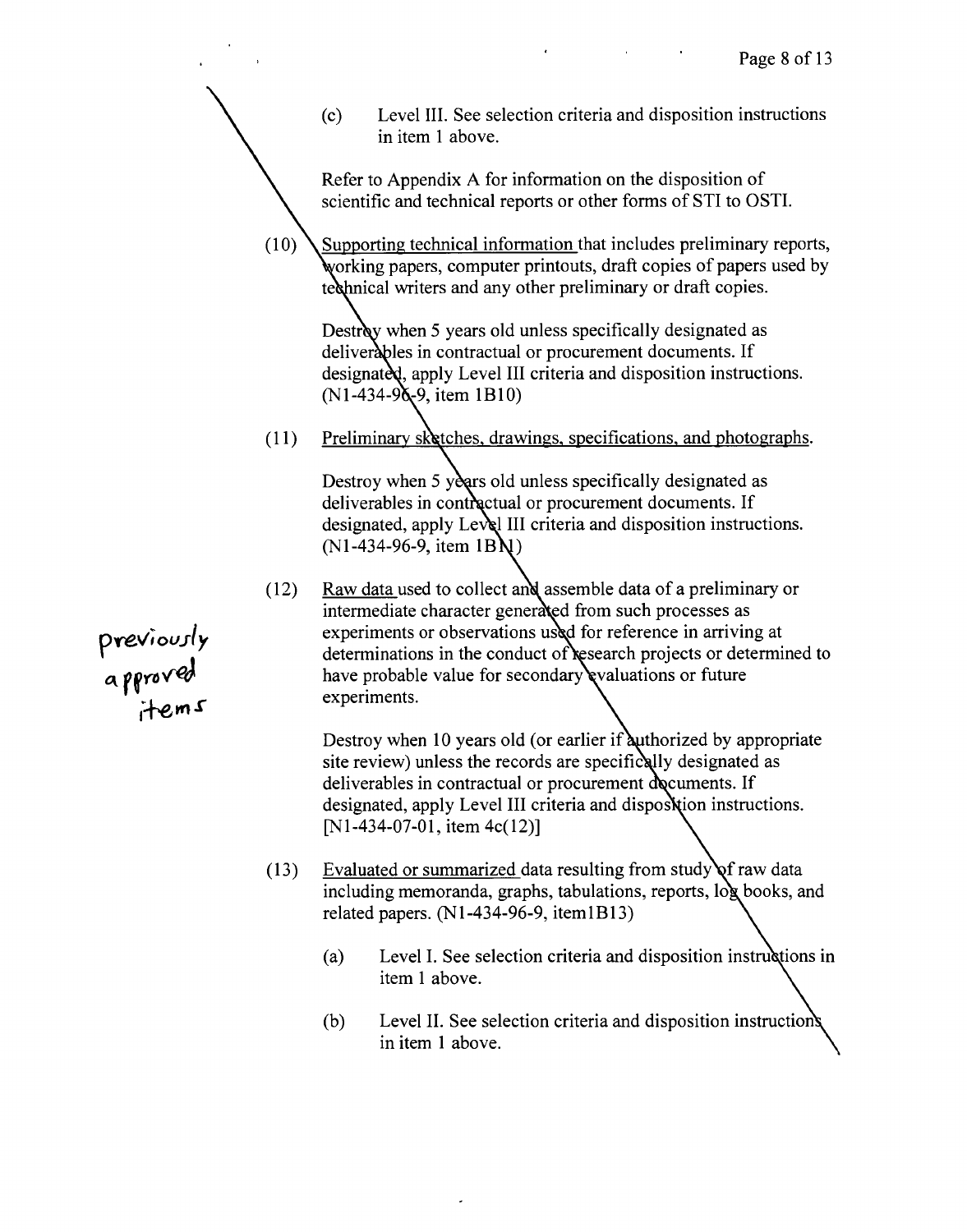- (c) Level III. See selection criteria and disposition instructions in item 1 above.
- (14) Sontrolled notebooks issued to researchers specifically to do dument research results. These notebooks contain technical and scientific data accumulated from the conduct of research and development and are not often duplicated in technical reports or project case files. These notebooks frequently contain data essential in establishing patent or invention rights. (N1-434-96-9, item 1B14)
	- (a) Level I. See selection criteria and disposition instructions in item 1 above.
- (b) Level II. See selection criteria and disposition instructions in item 1 above.  $\frac{1}{2}$ **fem S** in item 1 above.
	- $(c)$  Level III. See selection criteria and disposition instructions in item 1 above.
	- $(15)$  Technical progress reports submitted by aboratories or other project offices to show the initiation and degree of completion of projects, and consolidated reports prepared from them.  $(N1-434-$ 96-9, item IBI5)
		- (a) Level I. See selection criteria and disposition instructions in item 1 above.
		- (b) Level II. See selection criteria and disposition instructions in item 1 above.
		- (c) Level III. See selection criteria and disposition instructions in item 1 above.

## 2. Individual Researchers Collections

Some Department of Energy (DOE) and Contractor researchers have held a range of positions (graduate students, post-doctorate fellows, faculty members of major universities, and Laboratory scientists, engineers, technicians, and administrators) during their careers; or are recognized experts in an aspect of their specialty that crosses disciplinary and project lines. The records of these researchers, when preserved in their original order as a unique collection rather than divided into separate series, provide unique documentation of a wide variety of activities and functions. These collections may include, but are not limited to, any of the records types listed in NI-434-96-9, item I.B as well as professional papers, notes

**p\"e.v** *(()Vs/r*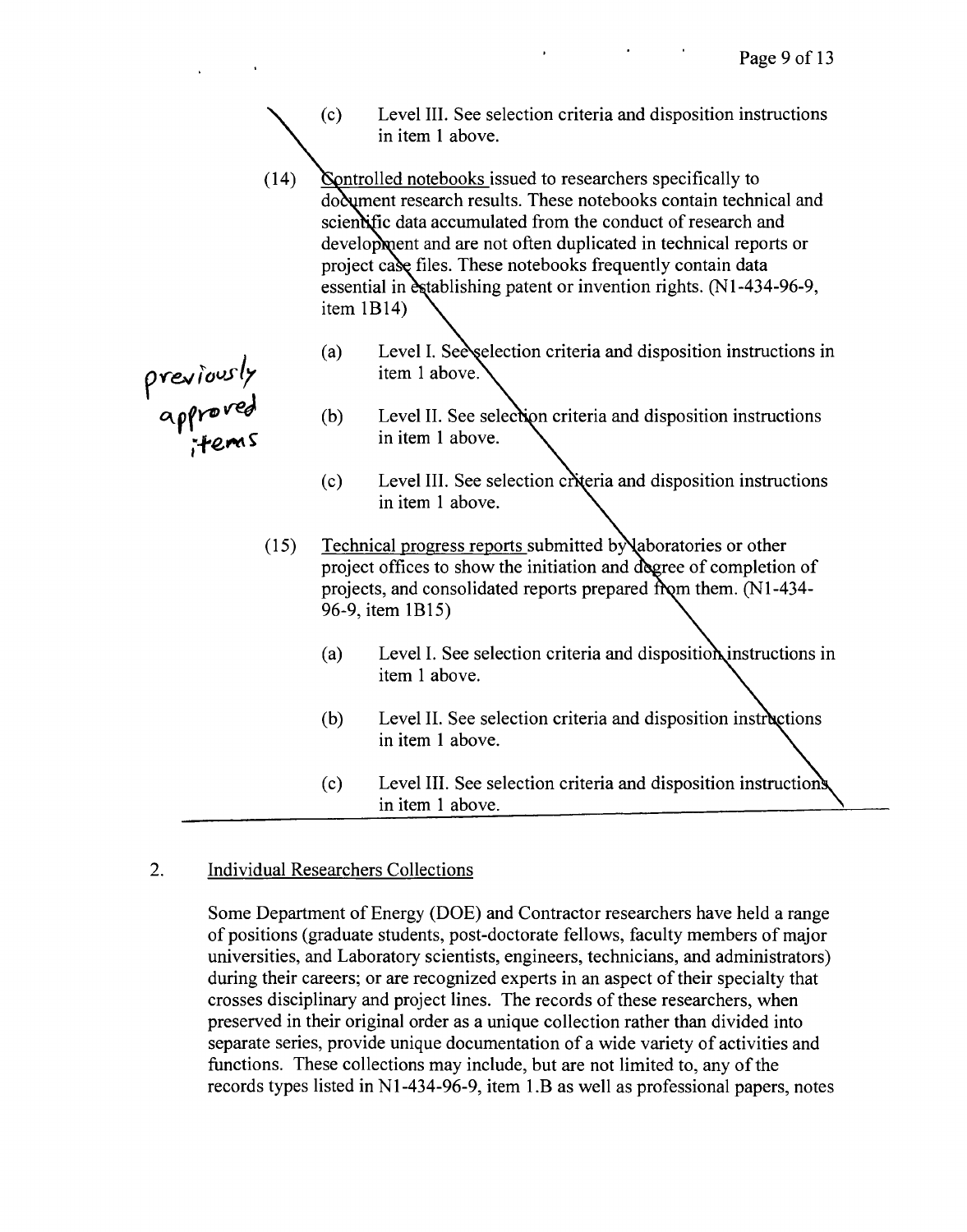

and correspondence, lecture, teaching, training, or presentation materials, diaries and calendars, drafts of publications and other writings, and biographical materials

Use Item 2 of this R&D records schedule only in those instances when

 $\cdot$  ]

- the creating researcher has held a range of positions (graduate student, post-doctorate fellow, faculty member of major universities, and Laboratory scientist, engineer, technician and administrator) OR is a recognized expert in an aspect of their specialty that crosses disciplinary and project lines;
- The researcher's records have been created, organized and/or maintained in such a way that to attempt to separate them into case files or R&D records series would be extremely difficult and timeconsuming, and would seriously diminish their present or future research value; AND
- One of the conditions listed in 2A and 2B (below) applies.

In all other instances, schedule researchers' records under the appropriate case tile or R&D record series item in this schedule. (NOTE. It is anticipated that very limited use will be made of schedule items 2A and 2B.)

A. The researcher has received a national or international award of distinction for scientific or technical research or for exemplary service; held highlevel government or contractor positions; conducted research which resulted in a significant improvement in public health, safety or other vital national interests. was involved in scientific endeavors which were the subject of widespread national or mtemational media attention and/or extensive congressional, DOE or other government agency investigation, participated in the development of new and nationally or internationally significant techniques which are critical for future scientific endeavors; or<br>*i*tem 1 scientific, political, economic, or social priorities. scientific, political, economic, or social priorities.

> Permanent. Cut off when no longer needed for current or ongoing work. Retire to FRC 5 years after cutoff. Transfer to NARA 30 years after cutoff

- B. The researcher has conducted research that led to the development of a "first of its kind" process or product, improved an existing process,
- product, or application, or had implications for future research.<br> *i* <sup>1</sup> $\cdot$  <sup>1</sup> $\cdot$  <sup>2</sup> <sup>1</sup>  $\cdot$  <sup>1</sup> $\cdot$  <sup>2</sup> <sup>1</sup>  $\cdot$  <sup>2</sup> <sup>1</sup>  $\cdot$  <sup>2</sup> <sup>1</sup>  $\cdot$  <sup>2</sup> <sup>1</sup>  $\cdot$  <sup>2</sup> <sup>1</sup>  $\cdot$  <sup>16</sup> $\cdot$  <sup>16</sup> $\cdot$  <sup>16</sup> $\cdot$  <sup>16</sup> $\cdot$  <sup>16</sup> $\cdot$  <sup>16</sup> Temporary. Cut off when no longer needed for current or ongoing work. Retire to FRC 2 years after cutoff. Destroy 25 years after cutoff.
	- 3 Research & Development Program Planning and Management Records.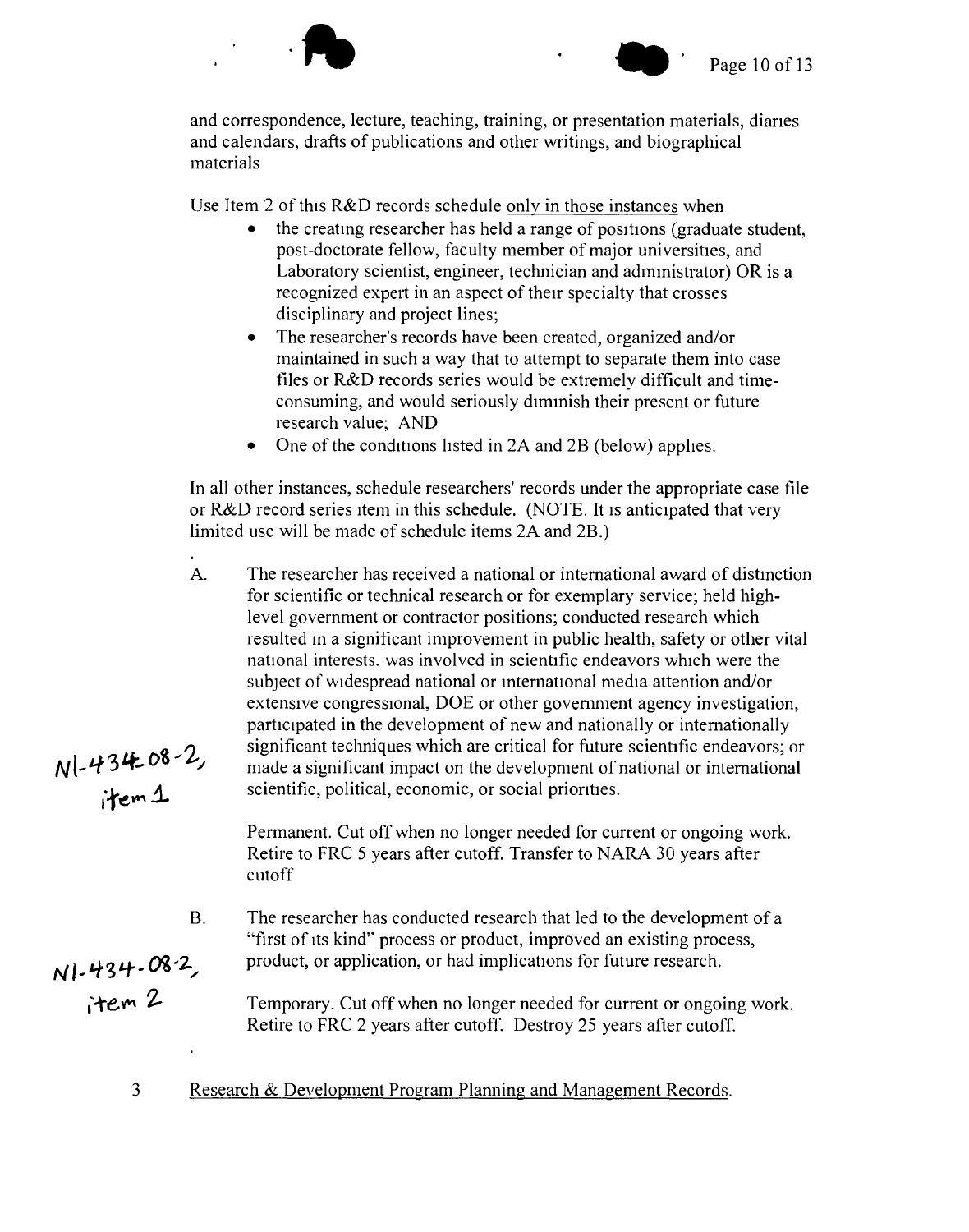A program is an organized group of projects that may be related by a single Meme. Projects making up a program may involve different scientific and te other ical disciplines and may be conducted by several internal, external, or advisory organizations, including boards and committees. R&D program planning and management records document the basis for research and development program management decisions, direction, policies and responsibi ities; and the planning, authorization basis, status, control and  $coordination of research projects within a program.$ 

A. Program records maintained at the DOE Headquarters Program Manager level.

Permanent. Cull off files every 5 years and retire to FRC. Transfer to NARA 30 years after cutoff.  $(N1-434-96-9,$  item  $2Al)$ 

B. Program records manufactured by a Laboratory Director or an organization delegated to implemen Laboratory Director responsibilities.

Permanent. Cut off files every 5 years and retire to FRC. Transfer to NARA 30 years after cutoff.  $N1-434-96-9$ , item 2A2)

C. Program records maintained at a Laboratory Program Manager level not covered by Item B, or maintained by other DOE staff or by other non-<br>*laboratory* DOE contractors.

Cut off files every 5 years and retire to FRC. Destroy 20 years after cutoff. (N1-434-96-9, item 2A3)

4. Medical Research Records.

Records of ongoing clinical research programs and clinically-based experimental treatment programs. Includes research activities that involve human subjects conducted in accordance with 10 CFR Part 745 - protection of human subjects.

A. Patient case files. Records of patients treated by physicians as a pax of ongoing clinical- research programs and clinically-based experimental treatment programs. Each medical case file includes the complete medical history and record of treatment for individual patients.

The medical documentation component of the individual case files may include, but is not limited to, the following types of records: referral correspondence, initial clinical data, correspondence with collaborating medical institutions, treatment plans and data, patient treatment notes and procedure notes documenting the course of the diagnostic and treatment procedures.

previously<br>approved<br>items: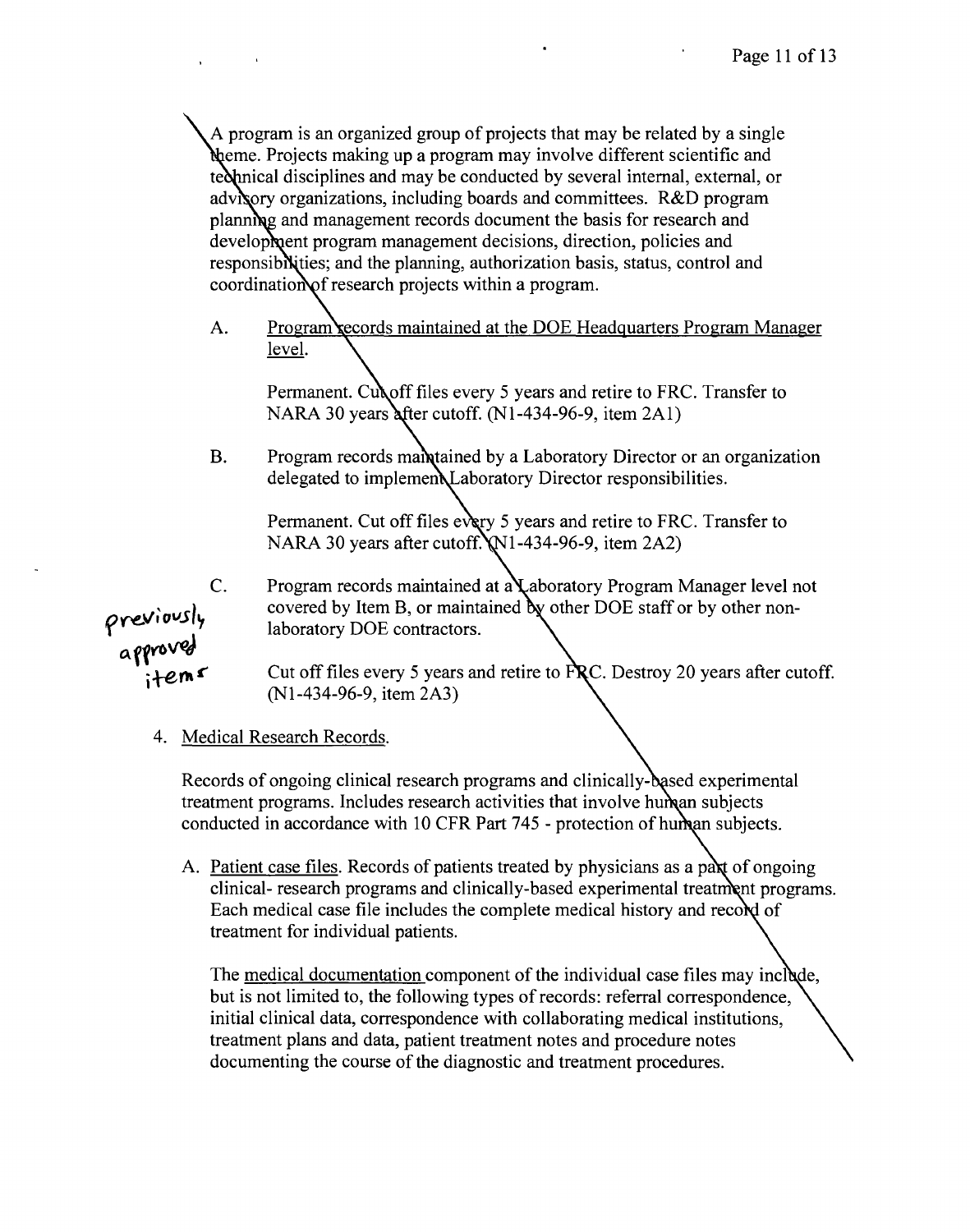dministrative documentation in the case file may include, but is not limited to, th following types of records: patient data sheets and insurance records, release copies for any medical record information requests, consent forms and permission to tread and billing documentation.

The imaging records in the file may include, but are not limited to, the following types of records: diagnostic (pre-treatment) and follow-up (post-treatment) images and may include x-rays, magnetic resonance imaging, computed tomography, and position emission comography studies.

Cut off files at termination of medical research program. Retire to FRC when appropriate. Destroy  $75\gamma$  ears after cutoff. (N1-434-96-9, item 3A)

B. Medical research case files. These records document the history of research projects on human subjects from initiation to completion, and include records relating to the prospective evaluation of the safety and efficiency of proposed diagnostic, therapeutic, or preventative treatments as well as research, development, design and test results. The records may include but are not limited to the following: project proposal, review memoranda and comments, project authorizations and directives, approved protocols, documentation of assurance, unpublished manuscripts, journal articles and conference papers, progress reports, correspondence, lists of publications resulting from the project, test treatment data, daily calibration data, equipment operation logs, operation and safety procedures, and institutional review board record

Permanent. Cut off after completion or termination of program, or in 5 year blocks. Retire to FRC 2 years after cutoff. Transfer to NARA 30 years after termination of project/program. (N1-434-96-9, item 3B)

c. Medical equipment data records. Records include, but are not limited to, equipment and instrument calibration; experimental set-up of equipment; daily calibration data; equipment operation logs; equipment service, manitenance and repair records; operations and safety procedures, that are not appropriate for inclusion in the medical project case file.

Cut off files annually. Destroy 75 years after cutoff. [N1-434-07-01, item  $\mathbf{A}_{\mathbf{S}}(3)$ ]

previously<br>approved<br>items